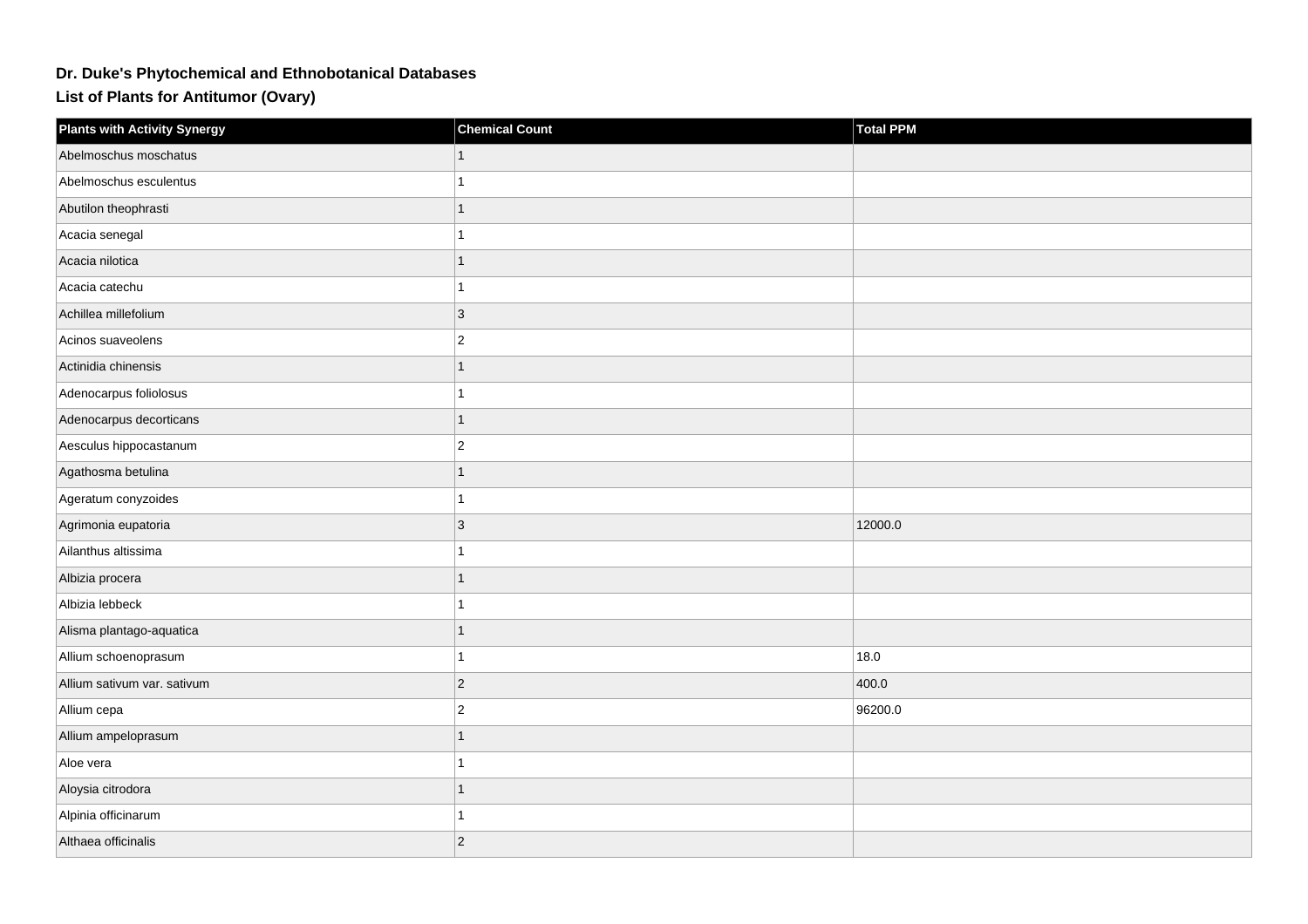| <b>Plants with Activity Synergy</b> | <b>Chemical Count</b> | Total PPM |
|-------------------------------------|-----------------------|-----------|
| Ammi visnaga                        |                       |           |
| Ammi majus                          | $\overline{2}$        |           |
| Amphicarpaea edgworthii             |                       |           |
| Amphicarpaea bracteata              | 1                     |           |
| Anastatica hierochuntica            |                       |           |
| Anemarrhena asphodeloides           |                       | 120000.0  |
| Anemone pulsatilla                  |                       |           |
| Anethum graveolens                  | 1                     |           |
| Anisochilus carnosus                |                       |           |
| Anogeissus latifolia                | 1                     |           |
| Anredera baselloides                |                       |           |
| Apios americana                     |                       |           |
| Apium graveolens                    | $\overline{2}$        |           |
| Arachis hypogaea                    | 1                     |           |
| Araucaria bidwillii                 |                       |           |
| Arbutus unedo                       | 1                     |           |
| Arctostaphylos uva-ursi             | $\overline{2}$        | 15000.0   |
| Ardisia japonica                    |                       |           |
| Argyrocytisus battandieri           | 1                     |           |
| Armoracia rusticana                 |                       |           |
| Arnica montana                      |                       |           |
| Artemisia dracunculus               | $\overline{c}$        |           |
| Artemisia annua                     | $\overline{2}$        |           |
| Artocarpus heterophyllus            |                       |           |
| Artocarpus altilis                  | 1                     |           |
| Asimina triloba                     | 1                     |           |
| Aspalathus linearis                 | $\overline{2}$        |           |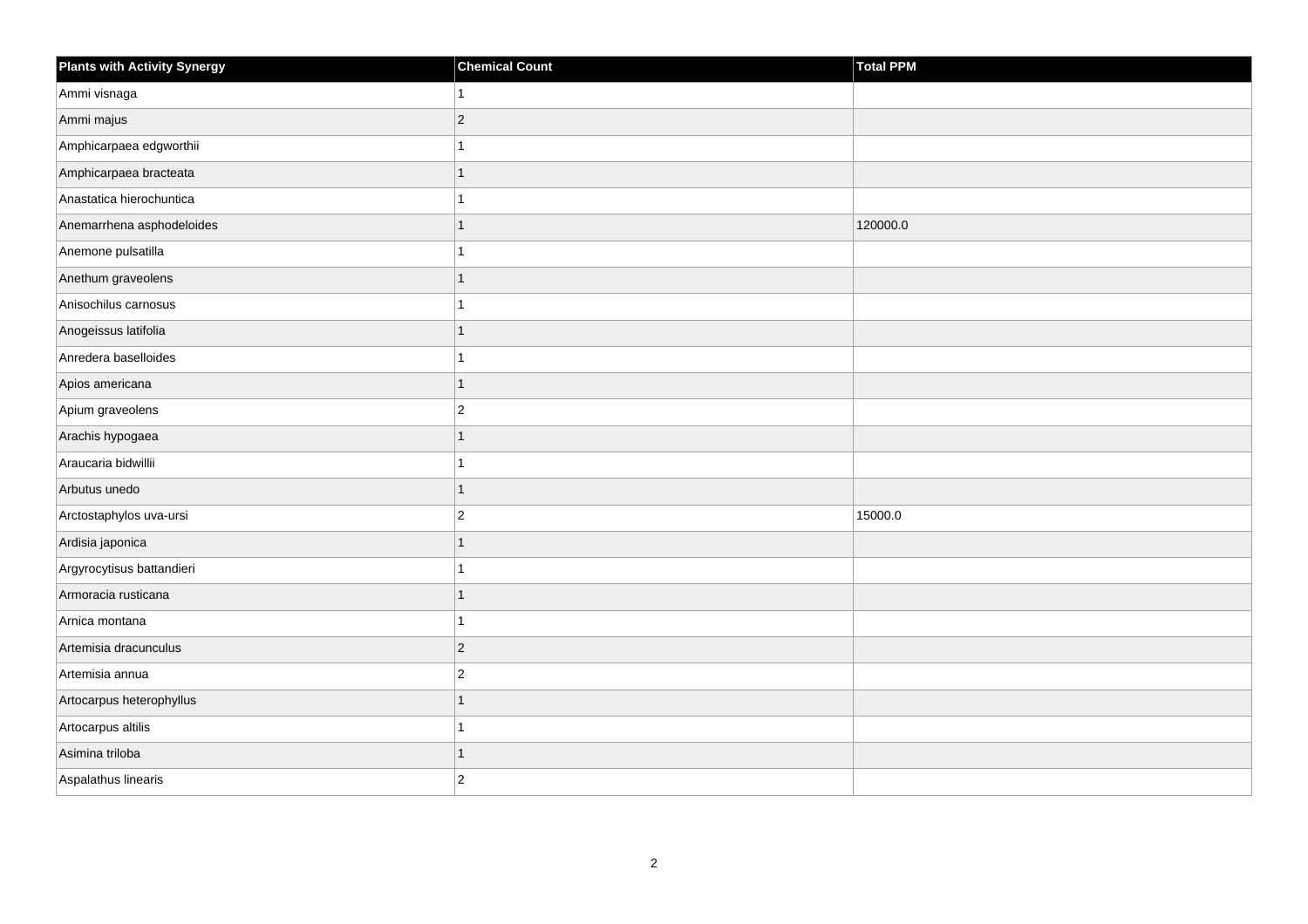| <b>Plants with Activity Synergy</b> | <b>Chemical Count</b> | Total PPM |
|-------------------------------------|-----------------------|-----------|
| Asparagus officinalis               | $\mathbf{1}$          |           |
| Astragalus membranaceus             | 1                     |           |
| Avena sativa                        | $ 2\rangle$           | 620.0     |
| Azadirachta indica                  | 1                     | 2000.0    |
| Baptisia tinctoria                  | $ 2\rangle$           |           |
| Baptisia sp                         | 1                     |           |
| Barosma betulina                    | $\overline{1}$        |           |
| Basella alba                        | 1                     |           |
| Berberis vulgaris                   | $ 2\rangle$           |           |
| Beta vulgaris                       | $\vert$ 2             |           |
| Bixa orellana                       | $\mathbf{1}$          |           |
| Borago officinalis                  | $ 2\rangle$           |           |
| Bowdichia nitida                    | 1                     |           |
| Brassica oleracea var. sabellica I. | 1                     | 100.0     |
| Brassica oleracea var. italica      | $\mathbf{1}$          |           |
| Brassica oleracea var. gemmifera    | 1                     | 50.0      |
| Brassica oleracea var. capitata I.  | 1                     | 200.0     |
| Brassica oleracea var. botrytis I.  | 1                     | 12.0      |
| Brassica oleracea                   | $\mathbf{1}$          | 40.0      |
| Broussonetia papyrifera             | 1                     | 10000.0   |
| Caesalpinia pulcherrima             | $\mathbf{1}$          |           |
| Cajanus scarabaeoides               | 1                     |           |
| Cajanus cajan                       | 1                     |           |
| Calendula officinalis               | 1                     |           |
| Calicotome villosa                  | $\mathbf{1}$          |           |
| Calicotome spinosa                  | 1                     |           |
| Calopogonium caeruleum              | 1                     |           |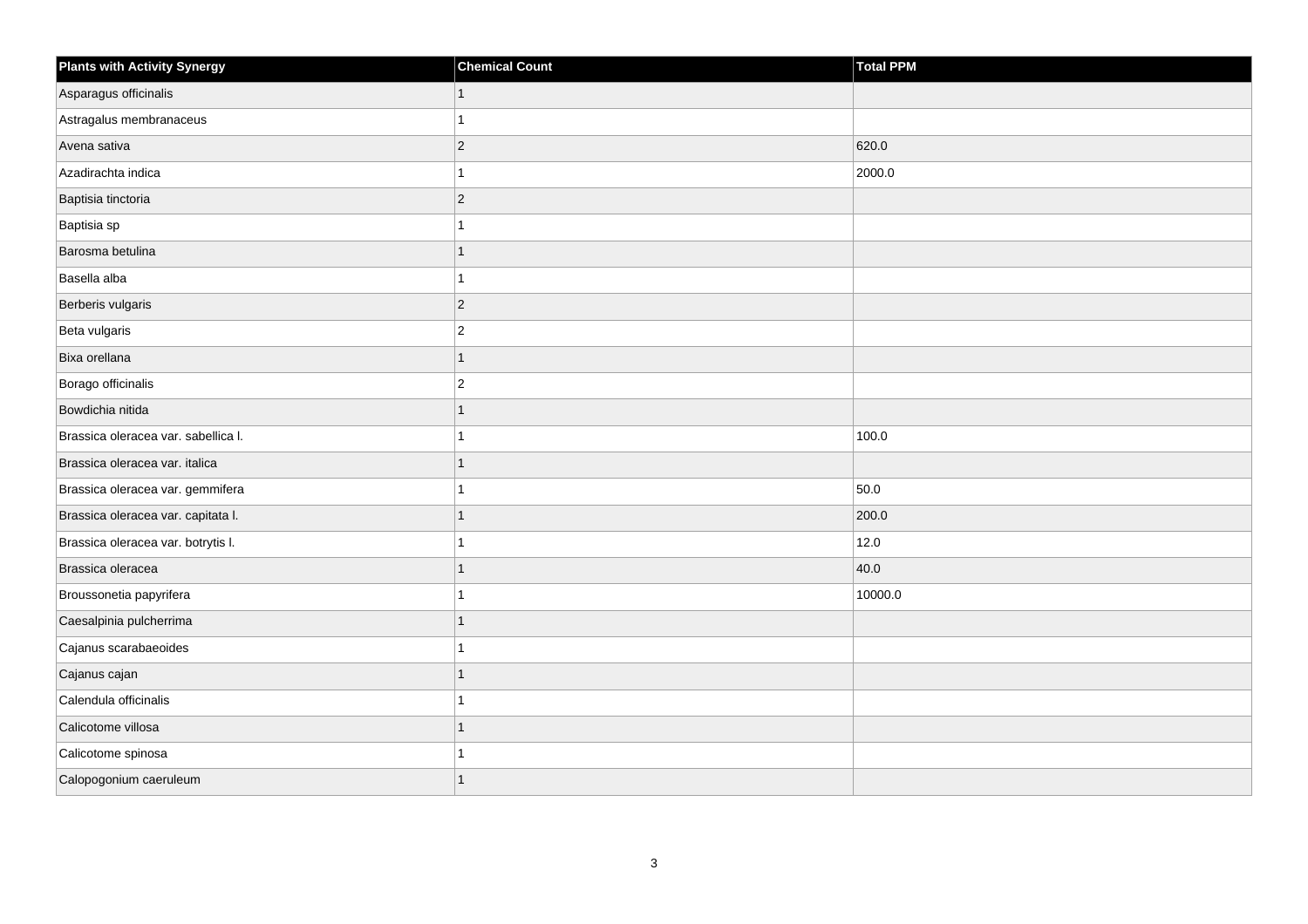| <b>Plants with Activity Synergy</b> | <b>Chemical Count</b> | Total PPM |
|-------------------------------------|-----------------------|-----------|
| Camellia sinensis                   |                       | 20000.0   |
| Camptosema sp                       | 1                     |           |
| Camptotheca acuminata               | 1                     |           |
| Canavalia virosa                    | 1                     |           |
| Canavalia sericea                   | 1                     |           |
| Canavalia rosea                     | 1                     |           |
| Canavalia gladiata                  | 1                     |           |
| Canavalia galeata                   | 1                     |           |
| Canavalia eurycarpa                 | 1                     |           |
| Canavalia ensiformis                | 1                     |           |
| Capparis spinosa                    | 1                     |           |
| Capsella bursa-pastoris             | 1                     |           |
| Capsicum frutescens                 | 1                     | 126.0     |
| Capsicum annuum                     | 1                     |           |
| Carum carvi                         | 1                     |           |
| Castanea sativa                     | 1                     |           |
| Catalpa bignonioides                | 1                     |           |
| Catharanthus roseus                 | $\vert$ 2             |           |
| Cedrus deodora                      | 1                     |           |
| Ceiba pentandra                     | 1                     |           |
| Centaurea cyanus                    | $\overline{2}$        |           |
| Centaurea calcitrapa                | 1                     |           |
| Centella asiatica                   | $\overline{2}$        |           |
| Centrosema schiedianum              | 1                     |           |
| Centrosema sagittatum               | 1                     |           |
| Centrosema plumieri                 | 1                     |           |
| Centrosema pascuorum                | 1                     |           |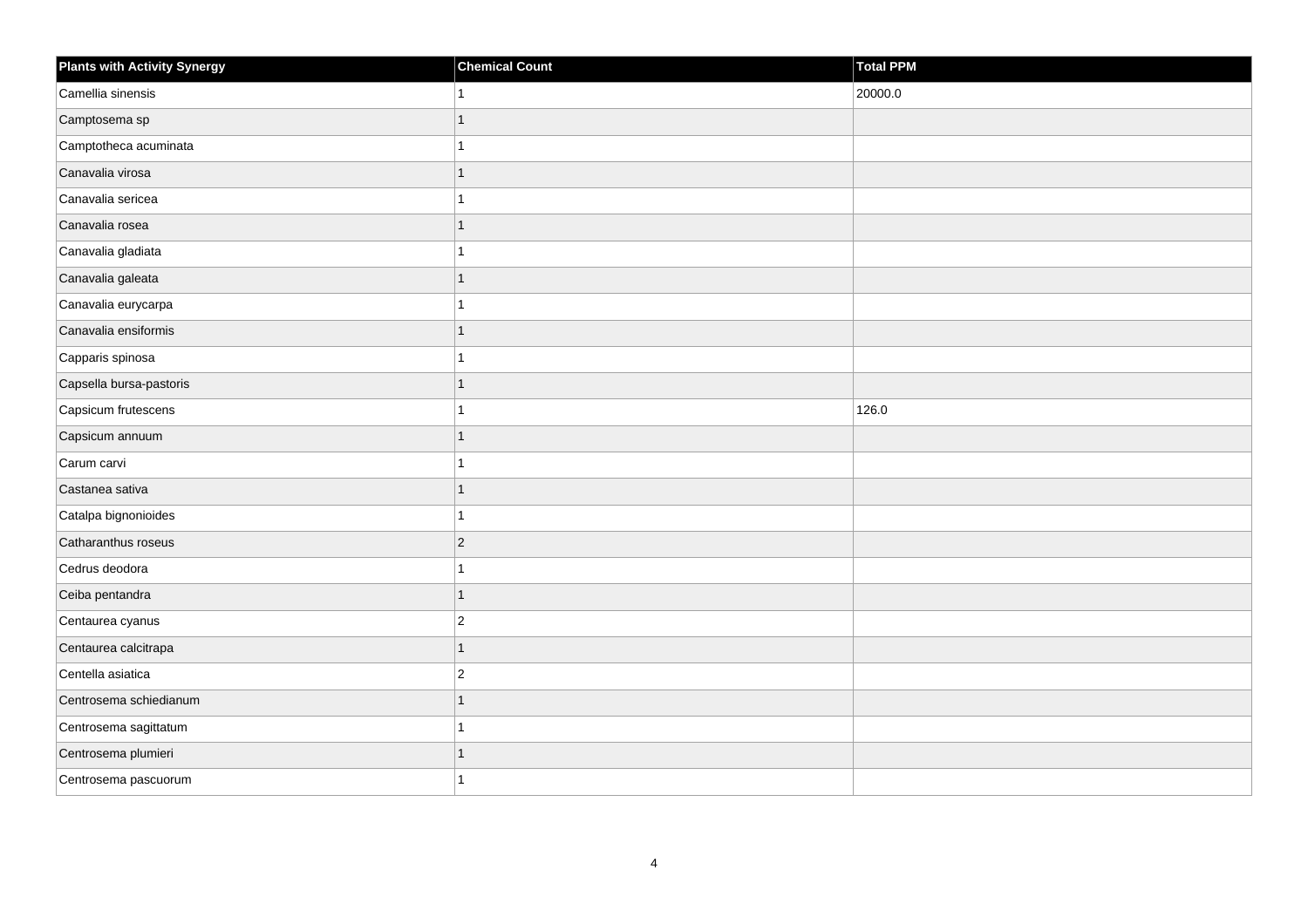| <b>Plants with Activity Synergy</b> | <b>Chemical Count</b> | <b>Total PPM</b> |
|-------------------------------------|-----------------------|------------------|
| Ceratonia siliqua                   | $\mathbf{1}$          |                  |
| Chamaecytisus supinus               |                       |                  |
| Chamaecytisus smyrnaeus             | 1                     |                  |
| Chamaecytisus ratisbonensis         | 1                     |                  |
| Chamaecytisus hirsutus              | $\overline{1}$        |                  |
| Chamaecytisus eriocarpus            | 1                     |                  |
| Chamaecytisus albus                 | $\overline{1}$        |                  |
| Chamaelirium luteum                 | 1                     |                  |
| Chamaemelum nobile                  | $\overline{1}$        |                  |
| Chamaespartium tridentatum          | 1                     |                  |
| Chamaespartium sagittale            | $\overline{1}$        |                  |
| Chamissoa altissima                 |                       |                  |
| Chenopodium ambrosioides            | $\overline{1}$        | 50000.0          |
| Chimaphila umbellata                | 1                     |                  |
| Chronanthus biflorus                | $\overline{1}$        |                  |
| Chrysanthemum x morifolium          | $\overline{2}$        |                  |
| Cicer arietinum                     | $\overline{2}$        |                  |
| Cichorium intybus                   | 1                     |                  |
| Cichorium endivia                   | $\overline{1}$        |                  |
| Cinnamomum camphora                 | 1                     |                  |
| Citrus sinensis                     | 1                     |                  |
| Citrus paradisi                     | 1                     |                  |
| Citrus limon                        | $\overline{2}$        |                  |
| Clitoria ternatea                   | 1                     |                  |
| Clitoria falcata                    | $\overline{1}$        |                  |
| Cnicus benedictus                   | $\overline{c}$        |                  |
| Cologana broussonetii               | $\overline{1}$        |                  |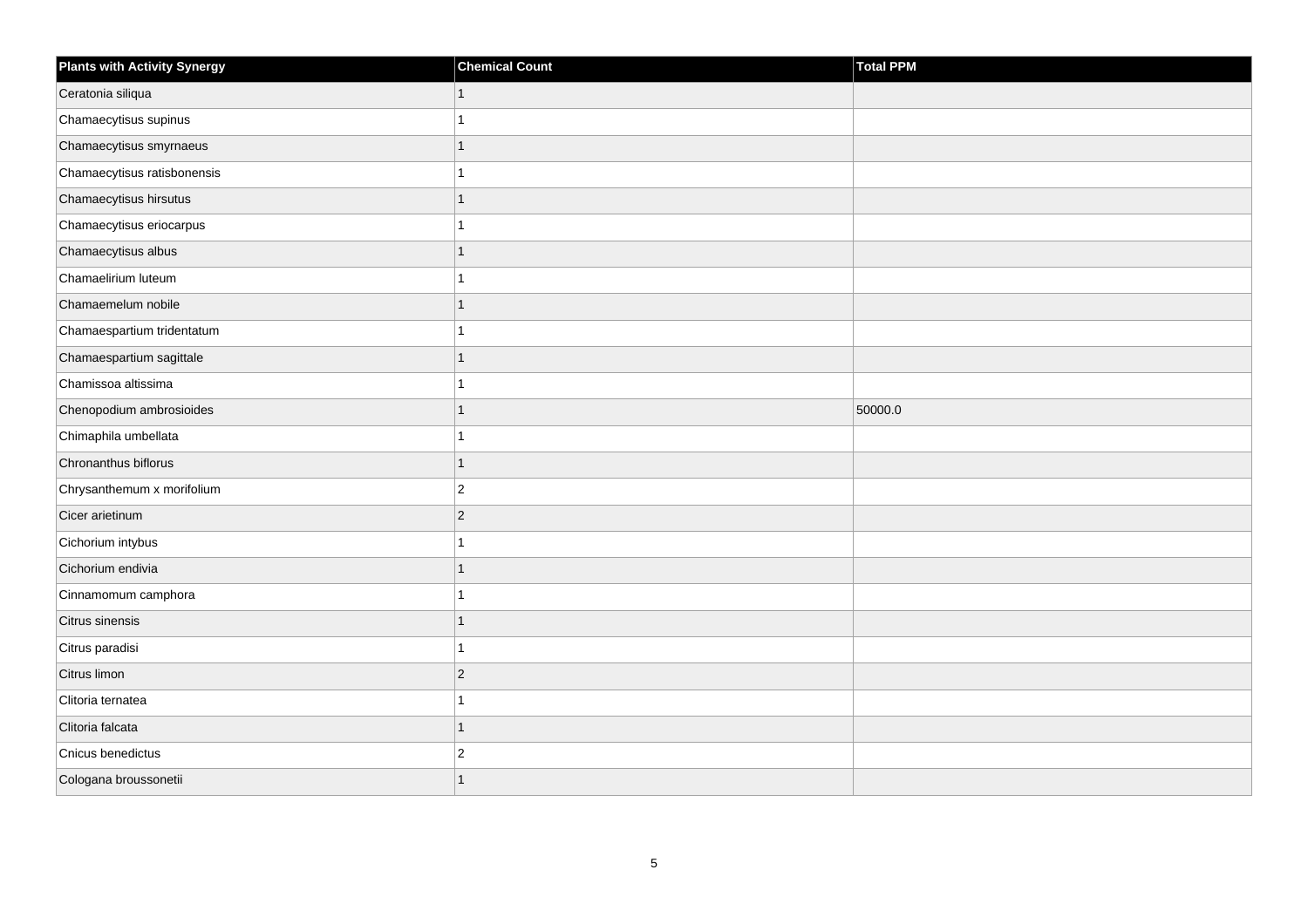| <b>Plants with Activity Synergy</b> | <b>Chemical Count</b>   | Total PPM |
|-------------------------------------|-------------------------|-----------|
| Commiphora wightii                  |                         |           |
| Consolida ajacis                    | 1                       |           |
| Coriandrum sativum                  |                         |           |
| Coriaria thymifolia                 | 1                       |           |
| Coriaria myrtifolia                 |                         |           |
| Cornus officinalis                  | 1                       |           |
| Cornus mas                          | $\overline{2}$          |           |
| Cornus florida                      | $\overline{2}$          |           |
| Corylus avellana                    |                         |           |
| Crataegus rhipidophylla             | $\overline{4}$          |           |
| Crataegus monogyna                  | $\overline{\mathbf{A}}$ |           |
| Crataegus laevigata                 | $\overline{4}$          |           |
| Crataegus cuneata                   | $\overline{2}$          |           |
| Crocus sativus                      | 1                       |           |
| Crotalaria juncea                   |                         |           |
| Cryptostegia grandifolia            | 1                       |           |
| Cucurbita pepo                      |                         |           |
| Cuminum cyminum                     |                         |           |
| Curcuma longa                       | 1                       |           |
| Cuscuta reflexa                     |                         |           |
| Cyamopsis tetragonoloba             |                         |           |
| Cymbopogon citratus                 | $\overline{c}$          |           |
| Cynara cardunculus                  | $\overline{2}$          |           |
| Cytisus tribracteolatus             |                         |           |
| Cytisus striatus                    | 1                       |           |
| Cytisus scoparius                   | 3                       |           |
| Cytisus multiflorus                 |                         |           |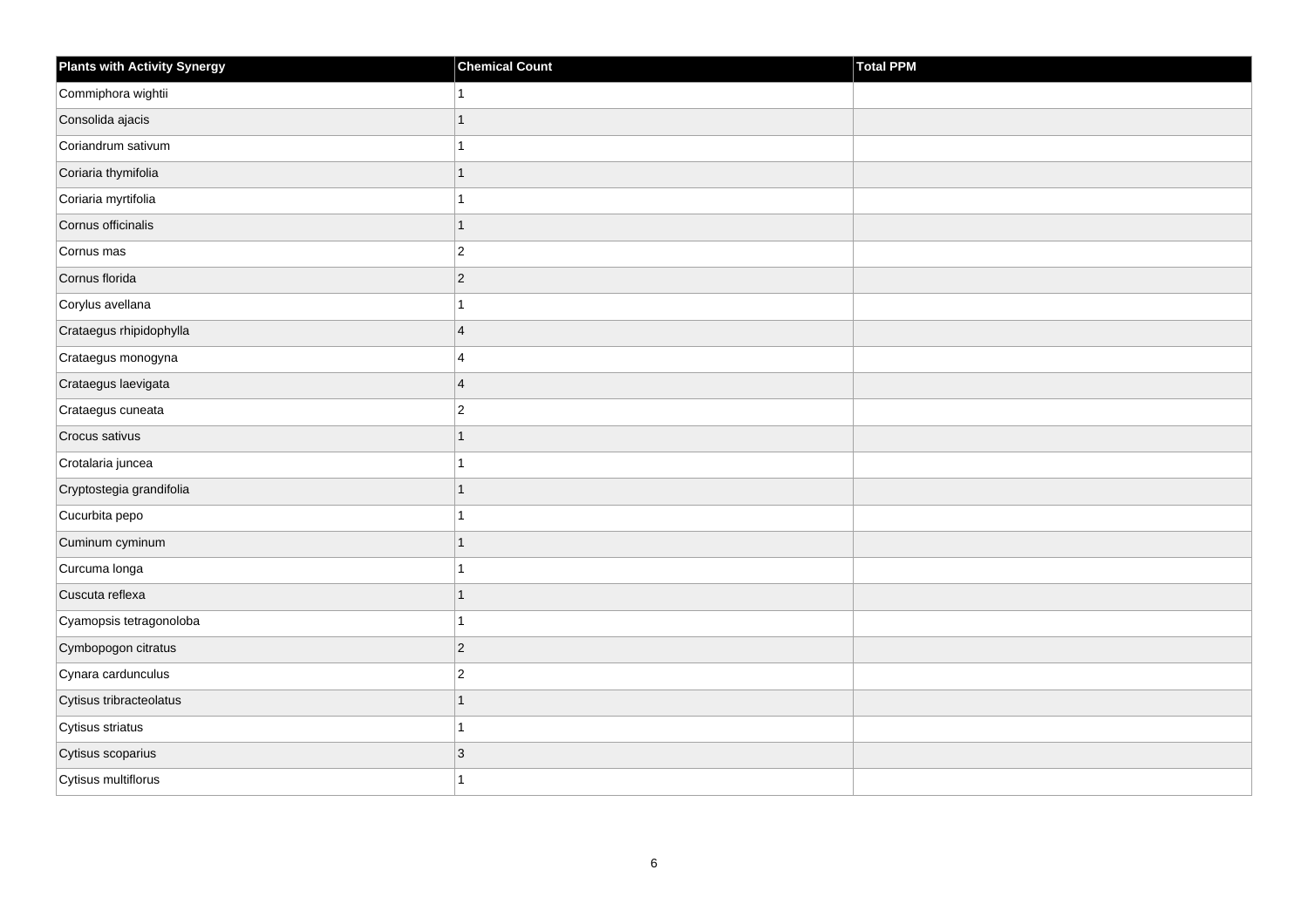| <b>Plants with Activity Synergy</b> | <b>Chemical Count</b> | <b>Total PPM</b> |
|-------------------------------------|-----------------------|------------------|
| Cytisus ingramii                    | 1                     |                  |
| Cytisus ardoini                     |                       |                  |
| Daphne genkwa                       | 1                     |                  |
| Daucus carota                       | $\overline{2}$        |                  |
| Desmodium gangeticum                |                       |                  |
| Digitalis purpurea                  | $\overline{2}$        | 20000.0          |
| Digitalis lanata                    | 1                     |                  |
| Dioclea glycinoides                 |                       |                  |
| Diospyros virginiana                | 1                     |                  |
| Dipogon lignosus                    |                       |                  |
| Dodonaea viscosa                    | 1                     |                  |
| Dolichos biflorus                   |                       |                  |
| Drimys winteri                      | 1                     |                  |
| Duboisia myoporoides                |                       |                  |
| Duchesnea indica                    | 1                     |                  |
| Dunbaria villosa                    | 1                     |                  |
| Echinacea spp                       | $\overline{2}$        |                  |
| Echinacea purpurea                  |                       |                  |
| Echinacea angustifolia              | $\overline{2}$        |                  |
| Echinospartium horridum             |                       |                  |
| Elaeagnus pungens                   |                       |                  |
| Elaeagnus angustifolia              | 1                     |                  |
| Eleutherococcus senticosus          |                       |                  |
| Ephedra gerardiana                  |                       |                  |
| Equisetum arvense                   | $\overline{c}$        |                  |
| Erinacea anthyllis                  |                       |                  |
| Eriobotrya japonica                 | $\overline{2}$        |                  |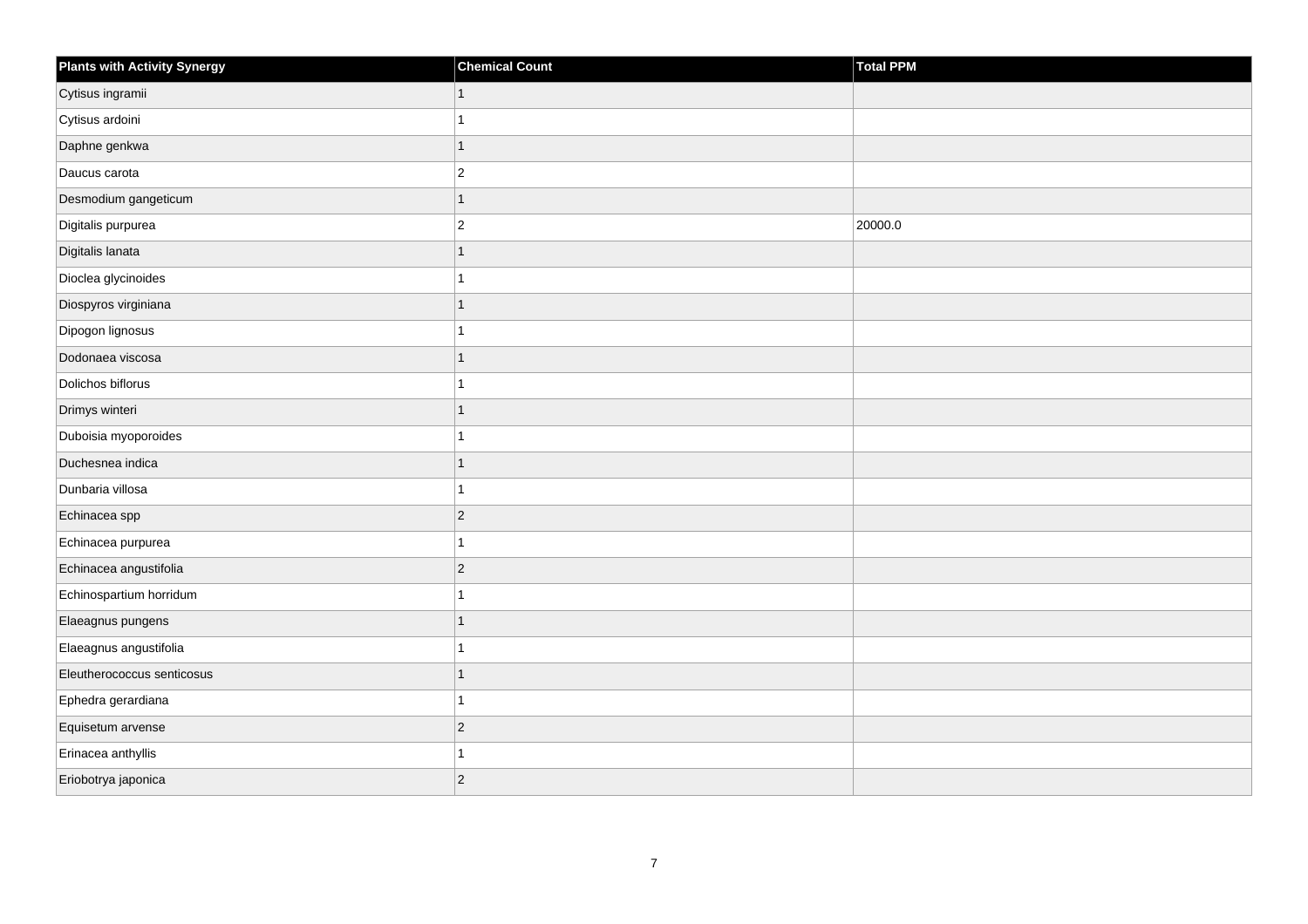| <b>Plants with Activity Synergy</b> | <b>Chemical Count</b> | Total PPM |
|-------------------------------------|-----------------------|-----------|
| Eriodictyon californicum            | 1                     |           |
| Eriosema psoraleoides               | $\overline{1}$        |           |
| Eriosema nutans                     | 1                     |           |
| Eriosema glomeratum                 | $\overline{1}$        |           |
| Erythrina sp                        | 1                     |           |
| Erythrina crista-galli              | 1                     |           |
| Eucalyptus grandis                  | 1                     |           |
| Eucalyptus globulus                 | 3                     |           |
| Eucalyptus citriodora               | 1                     |           |
| Eucommia ulmoides                   | $\overline{1}$        |           |
| Eupatorium perfoliatum              | 1                     |           |
| Euphorbia lathyris                  | 1                     |           |
| Euphorbia hirta                     | 1                     |           |
| Euphrasia officinalis               | $\overline{c}$        |           |
| Fagopyrum esculentum                | 1                     |           |
| Ferula assa-foetida                 | $\overline{1}$        |           |
| Ficus carica                        | 1                     |           |
| Filipendula ulmaria                 | $\overline{1}$        |           |
| Flemingia strobilifera              | $\overline{1}$        |           |
| Foeniculum vulgare                  | $\overline{1}$        |           |
| Forsythia suspensa                  | $\overline{2}$        |           |
| Fragaria spp                        | $\mathbf{1}$          |           |
| Galactia jussiaeana                 | 1                     |           |
| Galega officinalis                  | $\overline{c}$        |           |
| Gaultheria procumbens               | 1                     |           |
| Gaultheria fragrantissima           | 1                     |           |
| Genista tinctoria                   | 1                     |           |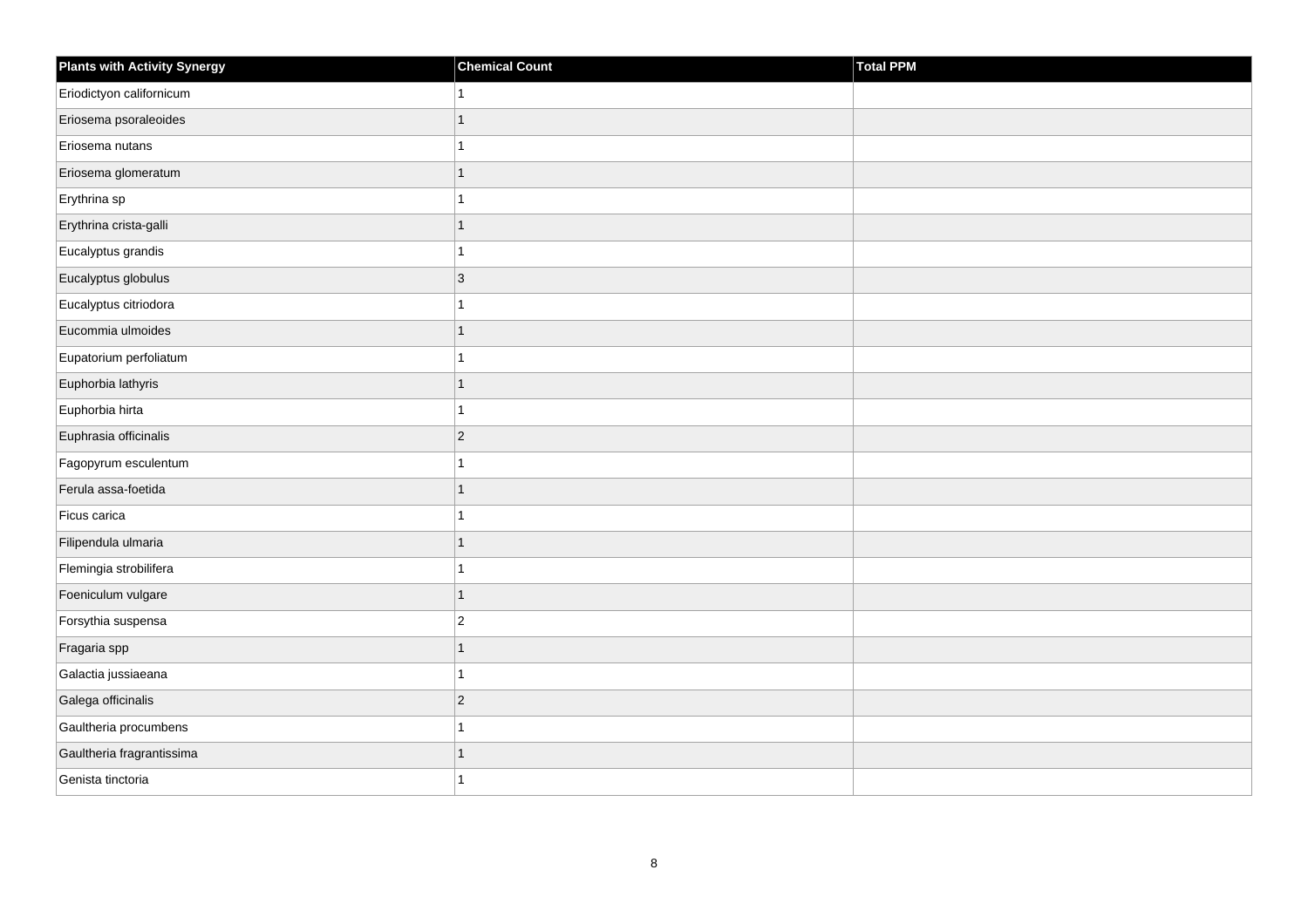| <b>Plants with Activity Synergy</b> | <b>Chemical Count</b> | Total PPM |
|-------------------------------------|-----------------------|-----------|
| Genista sp                          | 1                     |           |
| Genista rumelica                    |                       |           |
| Genista patula                      |                       |           |
| Genista ovata                       |                       |           |
| Genista lydia                       |                       |           |
| Genista germanica                   |                       |           |
| Genista clavata                     |                       |           |
| Geranium thunbergii                 |                       |           |
| Ginkgo biloba                       | $ 2\rangle$           |           |
| Glechoma hederacea                  | $\vert$ 2             | 332.0     |
| Glycine wightii                     | 1                     |           |
| Glycine max                         | 3                     | 374222.0  |
| Glycyrrhiza uralensis               | $ 2\rangle$           | 280000.0  |
| Glycyrrhiza glabra                  | 3                     |           |
| Gnaphalium viscosum                 |                       |           |
| Gossypium sp                        |                       |           |
| Guatteria discolor                  |                       |           |
| Guazuma tomentosa                   |                       |           |
| Haematoxylum campechianum           |                       |           |
| Hamamelis virginiana                | $\overline{c}$        |           |
| Hardenbergia violacea               |                       |           |
| Harpagophytum procumbens            | $\vert$ 2             |           |
| Heimia salicifolia                  |                       |           |
| Helianthus annuus                   |                       | 1220.0    |
| Helichrysum angustifolium           |                       |           |
| Hemidesmus indicus                  |                       |           |
| Hibiscus rosa-sinensis              |                       |           |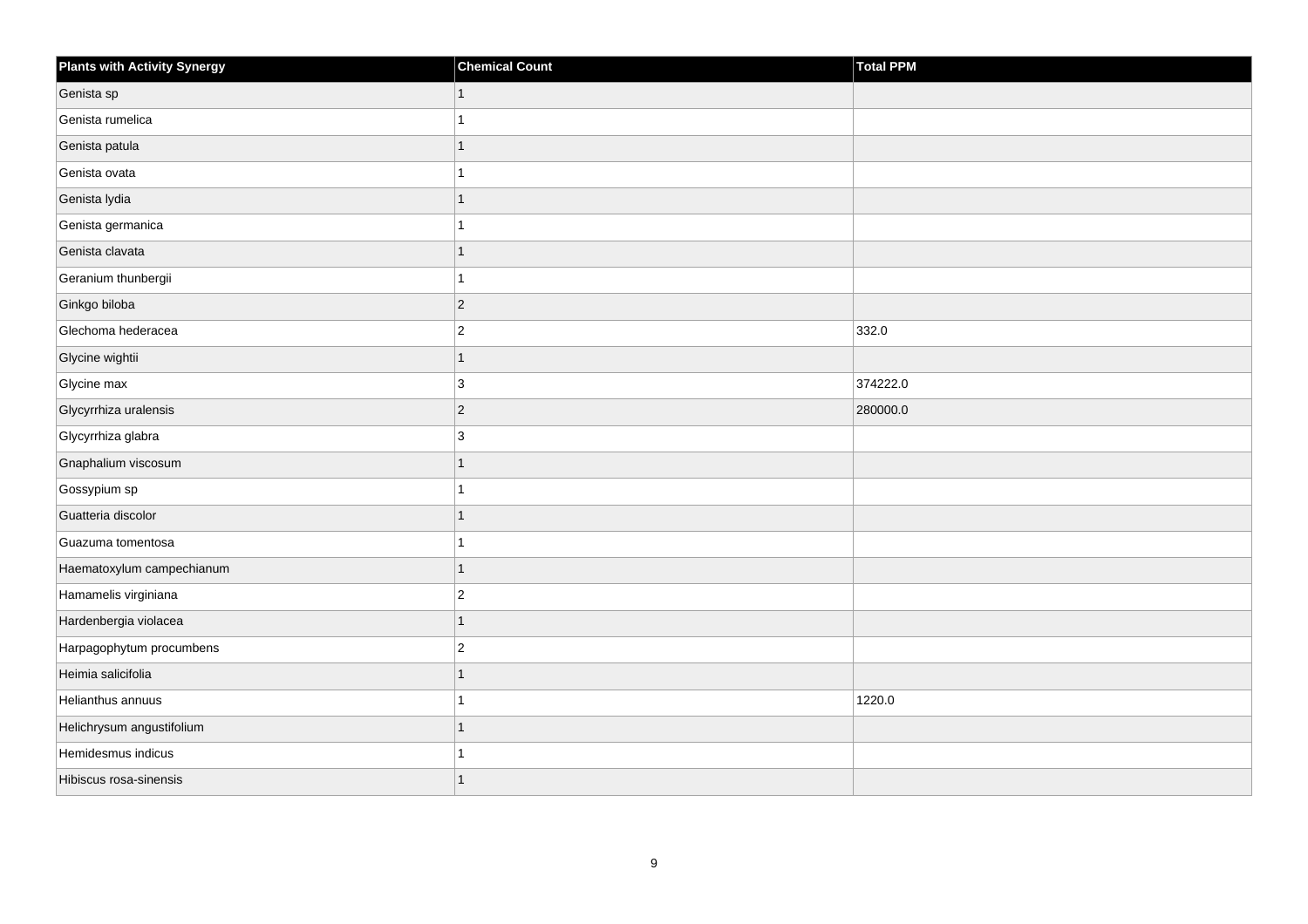| <b>Plants with Activity Synergy</b> | <b>Chemical Count</b> | Total PPM |
|-------------------------------------|-----------------------|-----------|
| Hippophae rhamnoides                |                       |           |
| Holarrhena pubescens                | $\overline{2}$        |           |
| Houttuynia cordata                  |                       |           |
| Humulus lupulus                     | $\overline{2}$        |           |
| Hydnocarpus wightiana               |                       |           |
| Hydrangea arborescens               | 1                     |           |
| Hypericum perforatum                | $\overline{c}$        |           |
| Hyptis capitata                     | 1                     |           |
| Hyssopus officinalis                |                       | 9800.0    |
| Ilex paraguariensis                 | 1                     |           |
| Inula helenium                      |                       |           |
| Ipomoea batatas                     |                       |           |
| Isatis tinctoria                    |                       |           |
| Juglans regia                       | 1                     |           |
| Juglans nigra                       |                       |           |
| Juncus effusus                      | 1                     |           |
| Juniperus communis                  |                       |           |
| Kalanchoe spathulata                |                       |           |
| Kalanchoe pinnata                   | 1                     |           |
| Kalanchoe gastonis-bonnieri         | 1                     |           |
| Kennedia rubicunda                  |                       |           |
| Kennedia procurrens                 | 1                     |           |
| Kennedia nigricans                  |                       |           |
| Kennedia coccinea                   |                       |           |
| Laburnum anagyroides                |                       |           |
| Laburnum alpinum                    | 1                     |           |
| Lactuca sativa                      | $\overline{2}$        |           |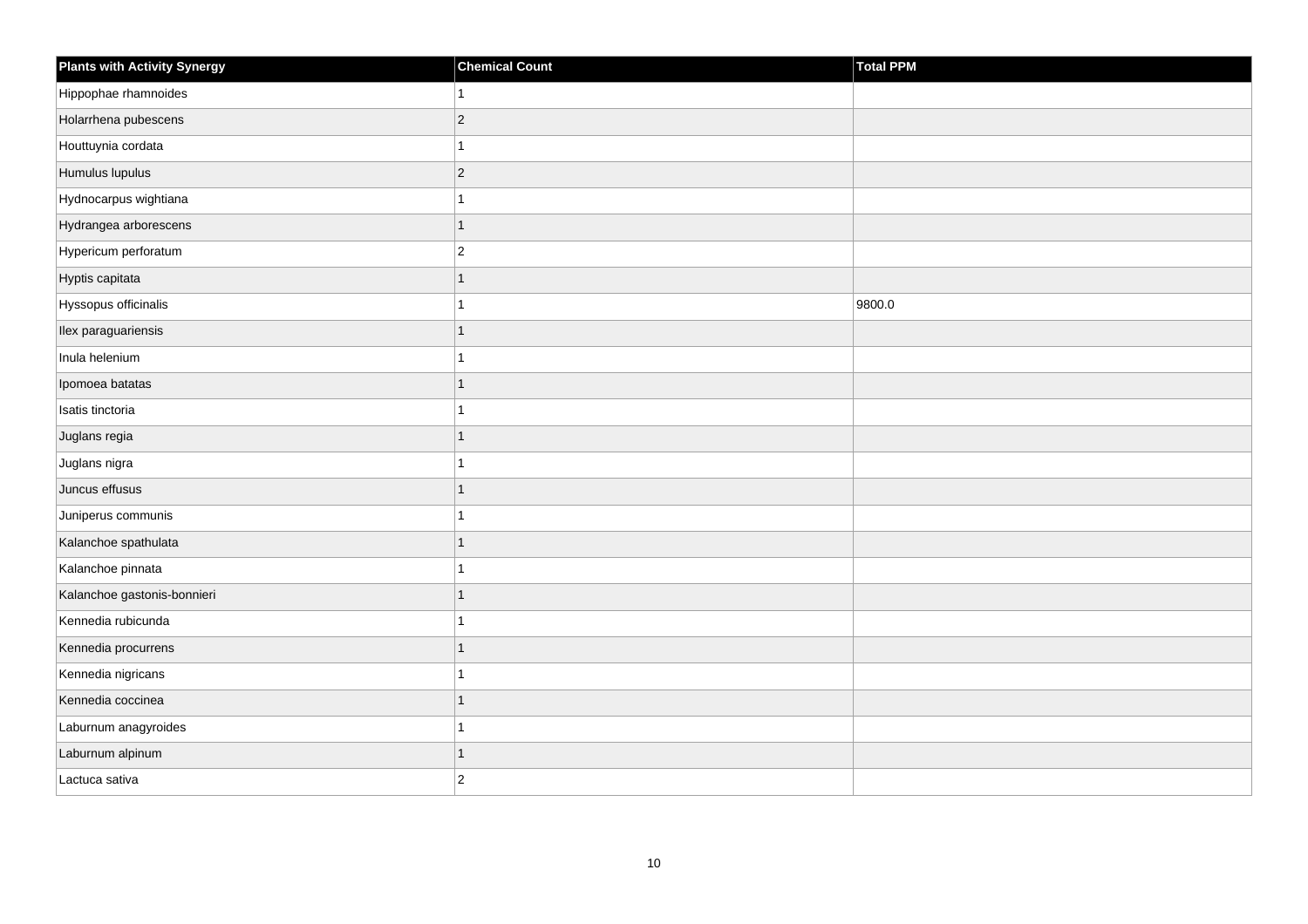| <b>Plants with Activity Synergy</b> | <b>Chemical Count</b> | Total PPM |
|-------------------------------------|-----------------------|-----------|
| Laurus nobilis                      | $\mathbf{1}$          |           |
| Lavandula latifolia                 | 1                     | 38000.0   |
| Lavandula angustifolia              | $ 2\rangle$           | 14000.0   |
| Lawsonia inermis                    | 1                     |           |
| Ledum palustre                      | $\mathbf{1}$          |           |
| Lembotropis emerifolia              | 1                     |           |
| Lens culinaris                      | $ 2\rangle$           |           |
| Leonurus cardiaca                   | $ 2\rangle$           |           |
| Lepidium meyenii                    | 1                     |           |
| Lespedeza cyrtobotrya               | $\mathbf{1}$          |           |
| Ligustrum lucidum                   | $ 2\rangle$           |           |
| Ligustrum japonicum                 | $\vert$ 2             |           |
| Limonia acidissima                  | $\overline{1}$        |           |
| Linum usitatissimum                 | 1                     |           |
| Lippia dulcis                       | $\overline{1}$        |           |
| Lonicera japonica                   | $\mathbf{1}$          |           |
| Ludwigia perennis                   | $\mathbf{1}$          |           |
| Ludwigia adscendens                 | 1                     |           |
| Lupinus perennis                    | $\overline{1}$        |           |
| Lupinus luteus                      | 1                     |           |
| Lupinus albus                       | $\mathbf{1}$          |           |
| Lycium chinense                     | 1                     |           |
| Lycopersicon esculentum             | $\mathbf{1}$          |           |
| Lycopodium clavatum                 | 1                     |           |
| Lycopus europeus                    | $\mathbf{1}$          |           |
| Lygos raetum                        | 1                     |           |
| Lygos monosperma                    | 1                     |           |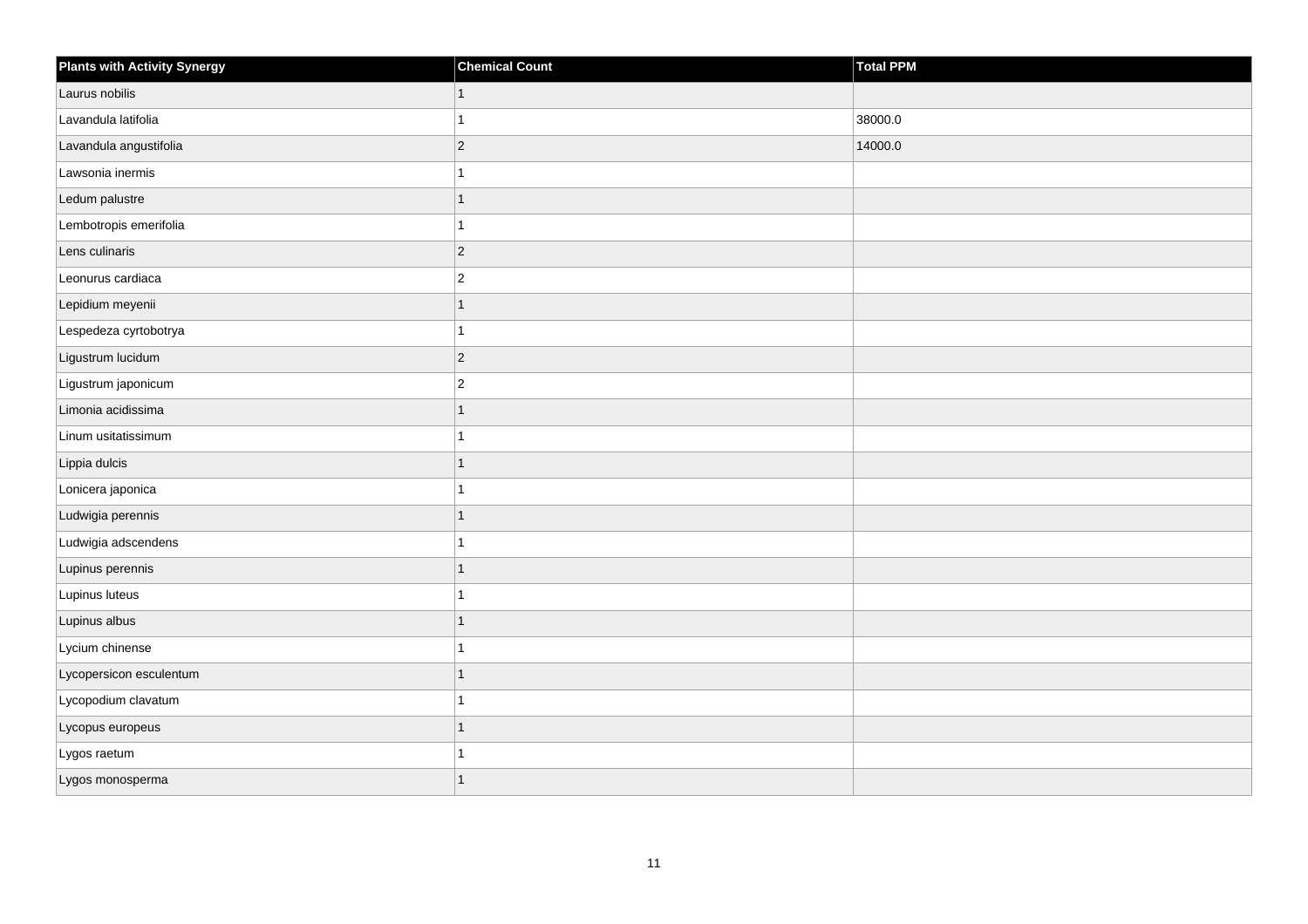| <b>Plants with Activity Synergy</b> | <b>Chemical Count</b> | <b>Total PPM</b> |
|-------------------------------------|-----------------------|------------------|
| Maackia amurensis                   |                       |                  |
| Maclura pomifera                    | 1                     |                  |
| Macroptylium martii                 |                       |                  |
| Macroptylium lathyroides            | 1                     |                  |
| Macroptylium bracteatum             |                       |                  |
| Macroptylium atropurpureum          |                       |                  |
| Macrotyloma uniflora                | 4                     |                  |
| Macrotyloma axillare                | 1                     |                  |
| Magnolia officinalis                |                       |                  |
| Magnolia kobus                      | $\overline{1}$        |                  |
| Magnolia denudata                   |                       |                  |
| Malus domestica                     | 3                     | 526.0            |
| Mangifera indica                    | 1                     |                  |
| Maranta arundinacea                 | 1                     |                  |
| Marrubium vulgare                   | 4                     | 2400.0           |
| Matricaria recutita                 | $\overline{c}$        |                  |
| Medicago sativa                     | 3                     |                  |
| Melaleuca leucadendra               | 1                     |                  |
| Melia azedarach                     | 1                     |                  |
| Melilotus officinalis               | $\overline{2}$        |                  |
| Melilotus alba                      |                       | 24000.0          |
| Melissa officinalis                 | $\overline{1}$        |                  |
| Mentha x rotundifolia               | $\overline{c}$        |                  |
| Mentha x piperita                   | 1                     |                  |
| Mentha spicata                      | $\overline{c}$        |                  |
| Mentha arvensis var. piperascens    | 1                     |                  |
| Menyanthes trifoliata               |                       |                  |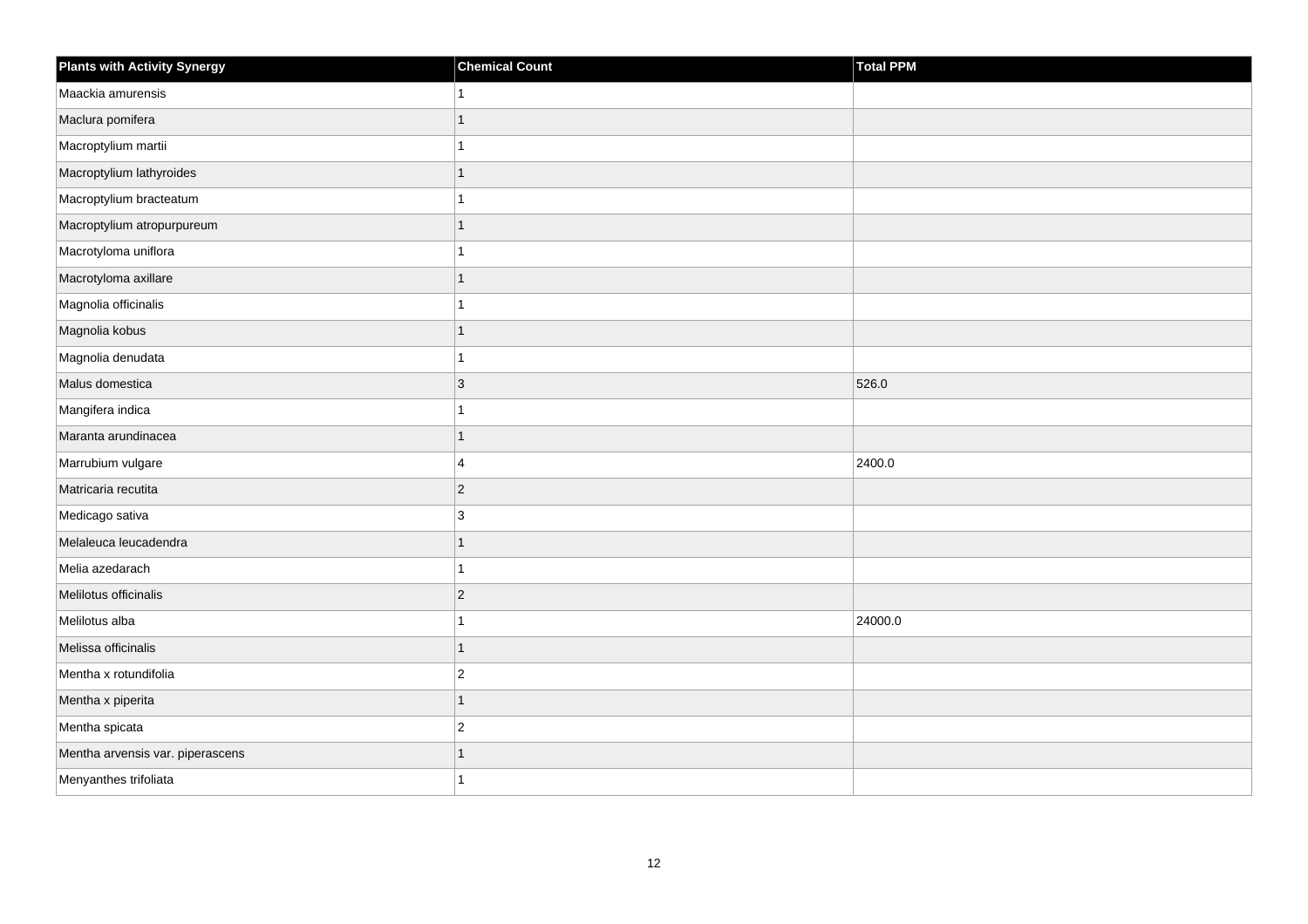| <b>Plants with Activity Synergy</b> | <b>Chemical Count</b> | <b>Total PPM</b> |
|-------------------------------------|-----------------------|------------------|
| Mercurialis annua                   | $\mathbf{1}$          | 45000.0          |
| Mitchella repens                    | 1                     |                  |
| Moghania macrophylla                | $\overline{1}$        |                  |
| Monarda didyma                      | 1                     |                  |
| Morinda citrifolia                  | $\mathbf{1}$          |                  |
| Moringa oleifera                    | $\mathbf{1}$          |                  |
| Morus alba                          | $\overline{1}$        |                  |
| Mucuna pruriens                     | $ 2\rangle$           | 42000.0          |
| Mucuna deeringiana                  | $\overline{1}$        |                  |
| Musa x paradisiaca                  | $\mathbf{1}$          |                  |
| Myristica fragrans                  | $\mathbf{1}$          |                  |
| Nelumbo nucifera                    | $ 2\rangle$           |                  |
| Neonotonia wightii                  | $\mathbf{1}$          |                  |
| Nepeta cataria                      | 1                     |                  |
| Nerium oleander                     | $ 2\rangle$           | 86000.0          |
| Nicotiana tabacum                   | $\mathbf{1}$          |                  |
| Ocimum tenuiflorum                  | 3                     |                  |
| Ocimum sanctum                      | 1                     |                  |
| Ocimum canum                        | $\overline{1}$        |                  |
| Ocimum basilicum                    | 3                     | 5296.0           |
| Oenothera biennis                   | $\mathbf{1}$          | 414000.0         |
| Olea europaea                       | $ 2\rangle$           |                  |
| Ononis spinosa                      | $\vert 3 \vert$       |                  |
| Opuntia ficus-indica                | 1                     |                  |
| Origanum vulgare                    | 3                     | 6200.0           |
| Origanum majorana                   | 1                     | 4200.0           |
| Paeonia suffruticosa                | 1                     |                  |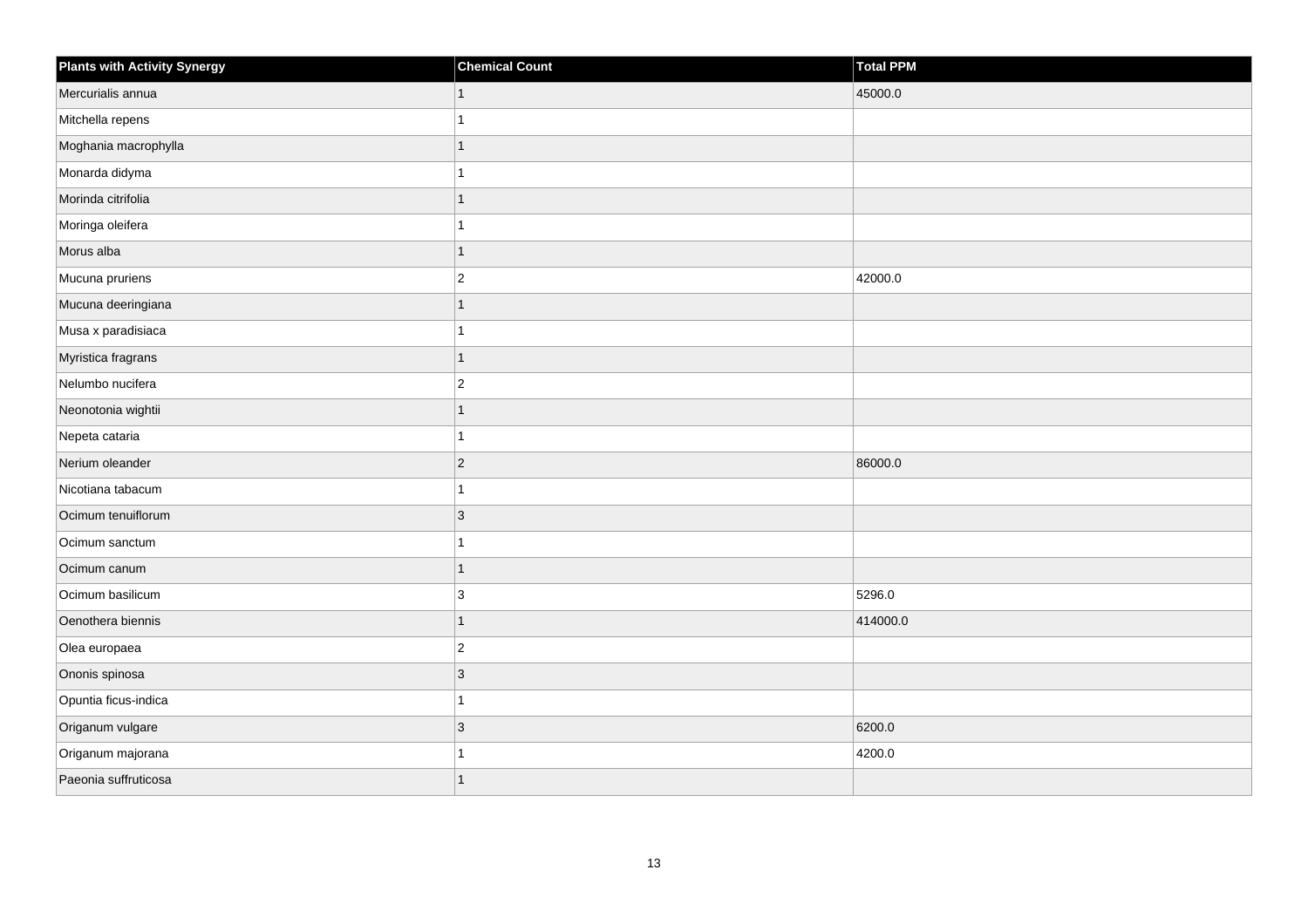| <b>Plants with Activity Synergy</b> | <b>Chemical Count</b> | Total PPM |
|-------------------------------------|-----------------------|-----------|
| Paeonia moutan                      |                       |           |
| Paeonia lactiflora                  |                       |           |
| Panax quinquefolius                 |                       |           |
| Panax notoginseng                   | 1                     |           |
| Panax japonicus                     |                       | 140000.0  |
| Panax ginseng                       | 1                     |           |
| Passiflora incarnata                | $\overline{2}$        |           |
| Pastinaca sativa                    |                       |           |
| Paullinia cupana                    |                       |           |
| Pericopsis laxiflora                | $\overline{1}$        |           |
| Perilla frutescens                  | $\overline{2}$        |           |
| Persea americana                    | 1                     |           |
| Petasites hybridus                  |                       |           |
| Petroselinum crispum                | 1                     |           |
| Phaseolus vulgaris                  | 3                     |           |
| Phaseolus spp                       | $\overline{1}$        |           |
| Phaseolus lunatus                   |                       |           |
| Phaseolus coccineus                 |                       |           |
| Phoenix dactylifera                 | 1                     |           |
| Phyllanthus niruri                  | $\overline{2}$        |           |
| Phyllanthus emblica                 |                       |           |
| Physalis alkekingi                  | $\overline{1}$        |           |
| Pimpinella anisum                   | $\overline{c}$        |           |
| Pinus sylvestris                    |                       |           |
| Pinus mugo                          | 1                     |           |
| Piper nigrum                        | 1                     |           |
| Piptanthus nepalensis               |                       |           |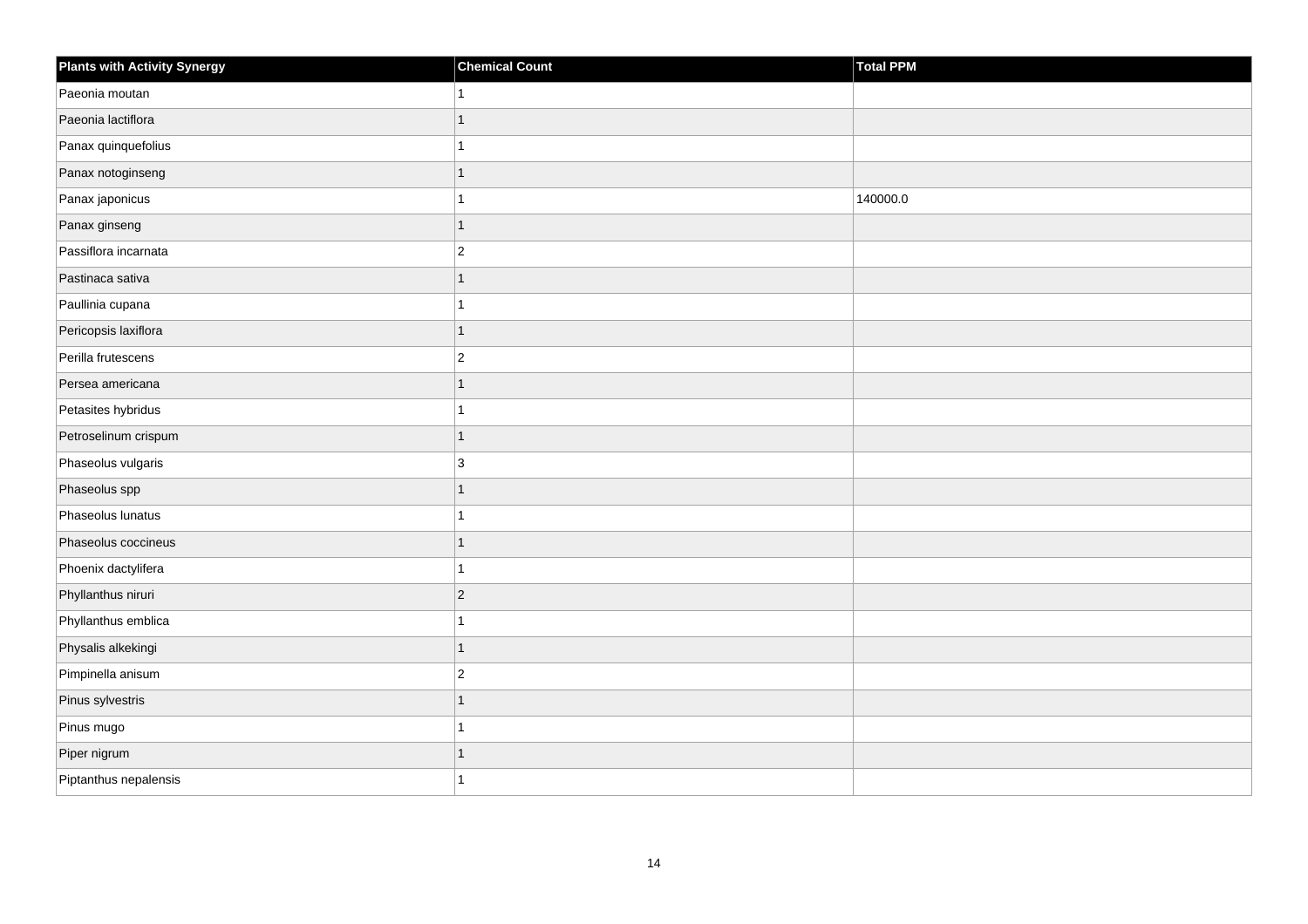| <b>Plants with Activity Synergy</b> | <b>Chemical Count</b> | Total PPM |
|-------------------------------------|-----------------------|-----------|
| Piptanthus nanus                    |                       |           |
| Pistacia lentiscus                  |                       |           |
| Pisum sativum                       | 1                     |           |
| Plantago ovata                      |                       |           |
| Plantago major                      | $\overline{2}$        |           |
| Plantago asiatica                   |                       |           |
| Platycodon grandiflorum             | 1                     | 40000.0   |
| Plectranthus amboinicus             |                       |           |
| Plumeria acutifolia                 | 1                     |           |
| Podocarpus spicatus                 |                       |           |
| Podophyllum pleianthum              |                       |           |
| Podophyllum peltatum                |                       | 100000.0  |
| Podophyllum hexandrum               | 1                     |           |
| Polygala senega                     |                       | 200000.0  |
| Polygala penaea                     |                       |           |
| Polygonum hydropiperoides           |                       |           |
| Polygonum hydropiper                |                       |           |
| Polygonum aviculare                 |                       |           |
| Populus tacamahacca                 | 1                     |           |
| Portulaca oleracea                  |                       |           |
| Prosopis juliflora                  |                       |           |
| Prosopis glandulosa                 | 1                     |           |
| Prunella vulgaris                   | 3                     |           |
| Prunus verecunda                    |                       |           |
| Prunus spp                          | $\overline{1}$        |           |
| Prunus spinosa                      |                       |           |
| Prunus serotina                     | $\overline{2}$        |           |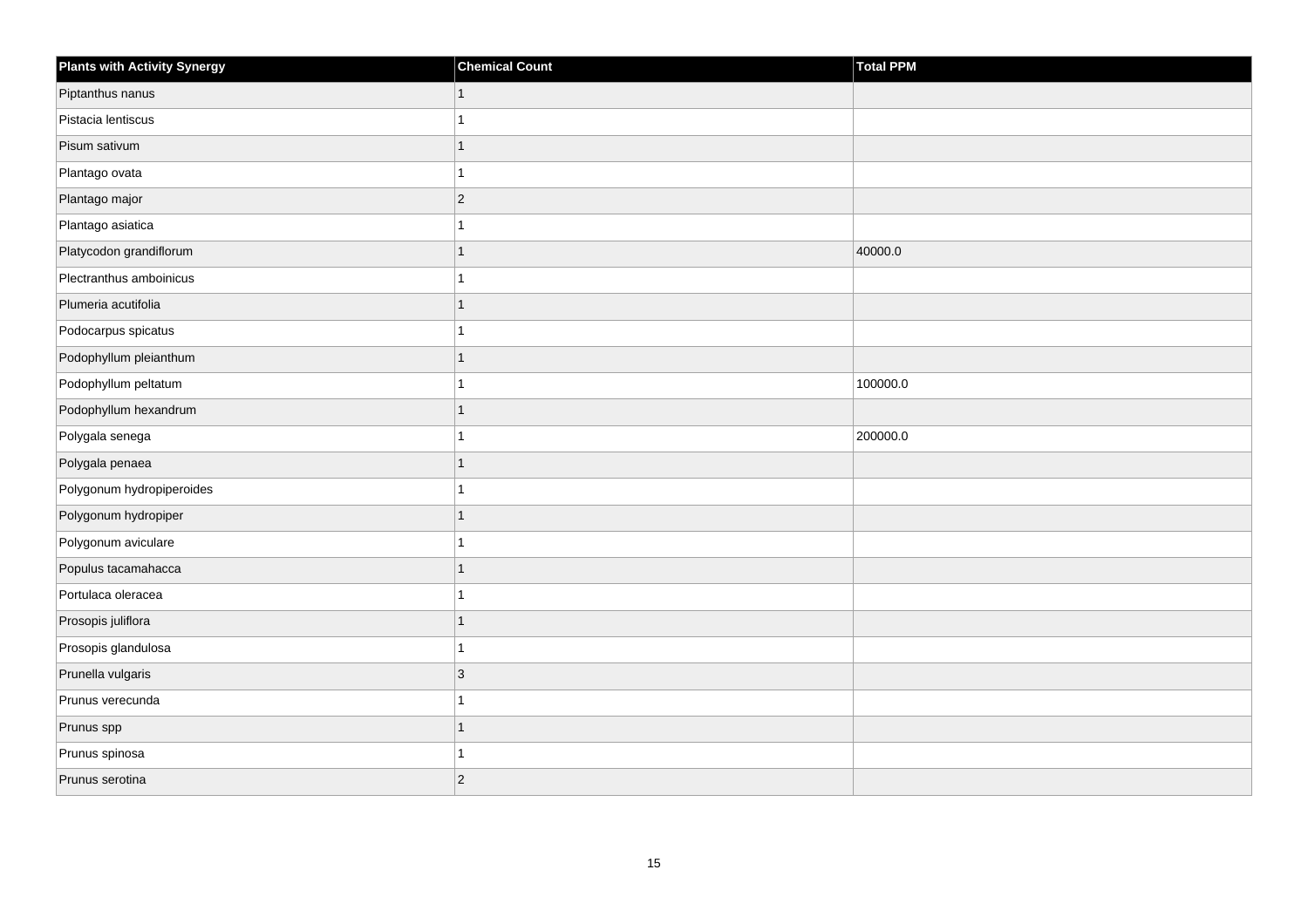| <b>Plants with Activity Synergy</b>        | <b>Chemical Count</b> | <b>Total PPM</b> |
|--------------------------------------------|-----------------------|------------------|
| Prunus persica                             | $\overline{2}$        |                  |
| Prunus nipponica                           | $\overline{1}$        |                  |
| Prunus maximowiczii                        | 1                     |                  |
| Prunus mahaleb                             | $\overline{1}$        |                  |
| Prunus laurocerasus                        | $\overline{c}$        | 20000.0          |
| Prunus dulcis                              | $\overline{1}$        |                  |
| Prunus domestica                           | 1                     |                  |
| Prunus cerasus                             | 3                     |                  |
| Prunus avium                               |                       |                  |
| Prunus armeniaca                           | $\overline{1}$        |                  |
| Prunus africana                            | 1                     |                  |
| Prunus aequinoctialis                      | 1                     |                  |
| Pseudelephantopus spicatus (juss.) gleason | 1                     |                  |
| Pseudeminia comosa                         | $\overline{1}$        |                  |
| Pseudoeriosema borianii                    |                       |                  |
| Pseudovigna argentea                       | $\mathbf{1}$          |                  |
| Psidium guajava                            | $\overline{2}$        |                  |
| Psidium cattleianum                        | $\overline{1}$        |                  |
| Psoralea corylifolia                       | 1                     |                  |
| Pteridium aquilinum                        | 1                     |                  |
| Pterocarpus angolensis                     |                       |                  |
| Pueraria pseudohirsuta                     | $\overline{1}$        |                  |
| Pueraria phaseoloides                      | 1                     |                  |
| Pueraria montana                           | $\overline{c}$        |                  |
| Punica granatum                            | 3                     |                  |
| Pyrus communis                             | $\overline{2}$        | 56.0             |
| Quercus velutina                           | 1                     |                  |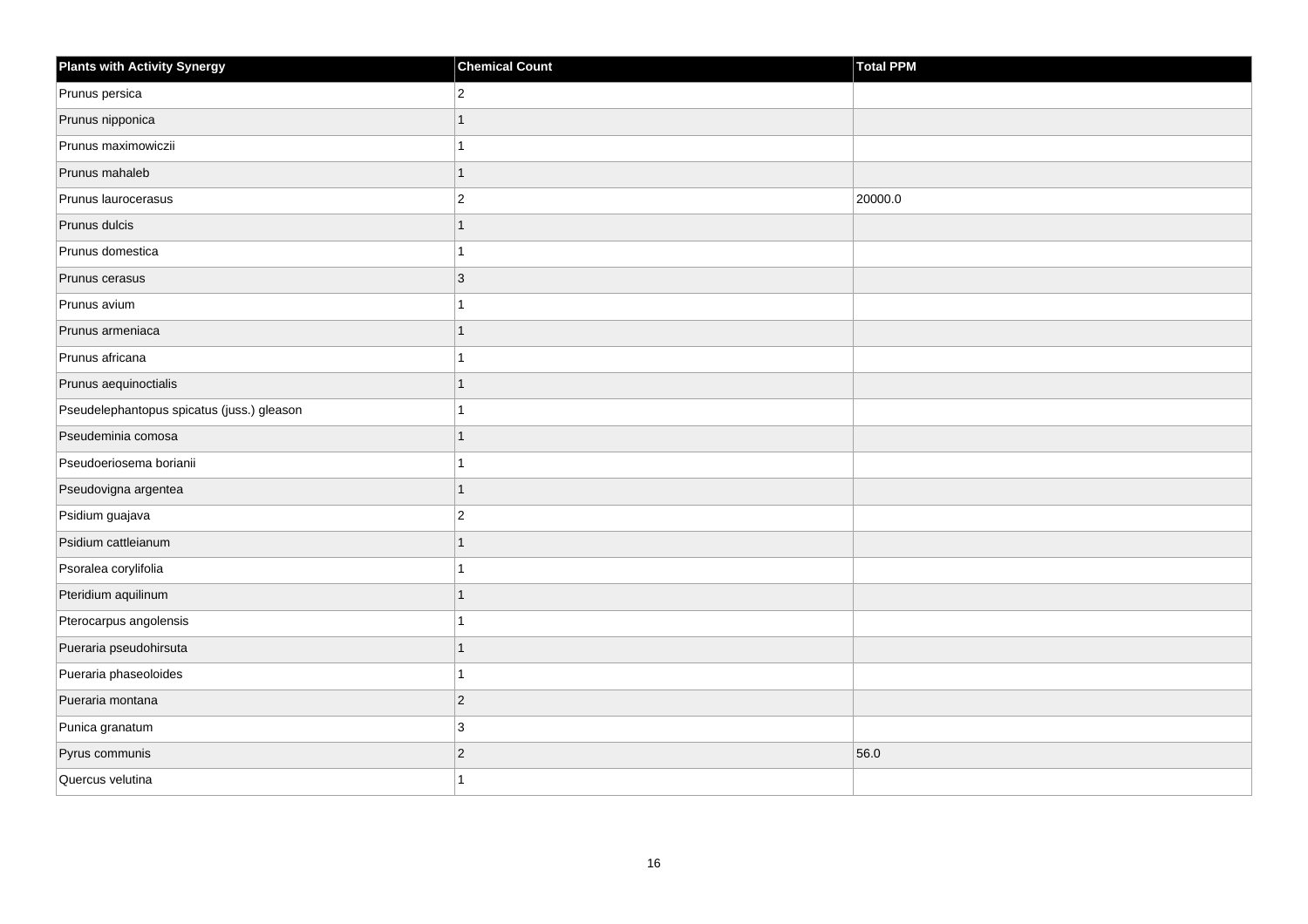| <b>Plants with Activity Synergy</b> | <b>Chemical Count</b> | Total PPM |
|-------------------------------------|-----------------------|-----------|
| Quercus robur                       | 1                     |           |
| Quercus infectoria                  |                       |           |
| Quercus alba                        |                       |           |
| Quillaja saponaria                  |                       | 200000.0  |
| Rhododendron ponticum               | 1                     |           |
| Rhododendron ferrugineum            |                       |           |
| Rhododendron dauricum               | $\overline{2}$        |           |
| Rhus toxicodendron                  |                       |           |
| Rhus coriaria                       |                       |           |
| Rhynchosia volubilis                |                       |           |
| Rhynchosia pyramidalis              | 1                     |           |
| Rhynchosia phaseoloides             |                       |           |
| Rhynchosia minima                   | 1                     |           |
| Rhynchosia hirsuta                  |                       |           |
| Rhynchosia densiflora               |                       |           |
| Rhynchosia cabibaea                 |                       |           |
| Rhynchosia acuminatifolia           | 1                     |           |
| Ribes nigrum                        |                       |           |
| Ricinus communis                    | 1                     |           |
| Rosa spp                            |                       |           |
| Rosa damascena                      | 1                     |           |
| Rosmarinus officinalis              | $\overline{2}$        | 82000.0   |
| Rubus idaeus                        |                       |           |
| Rubus fruticosus                    |                       |           |
| Rumex crispus                       | 1                     |           |
| Rumex acetosa                       |                       |           |
| Ruscus aculeatus                    |                       |           |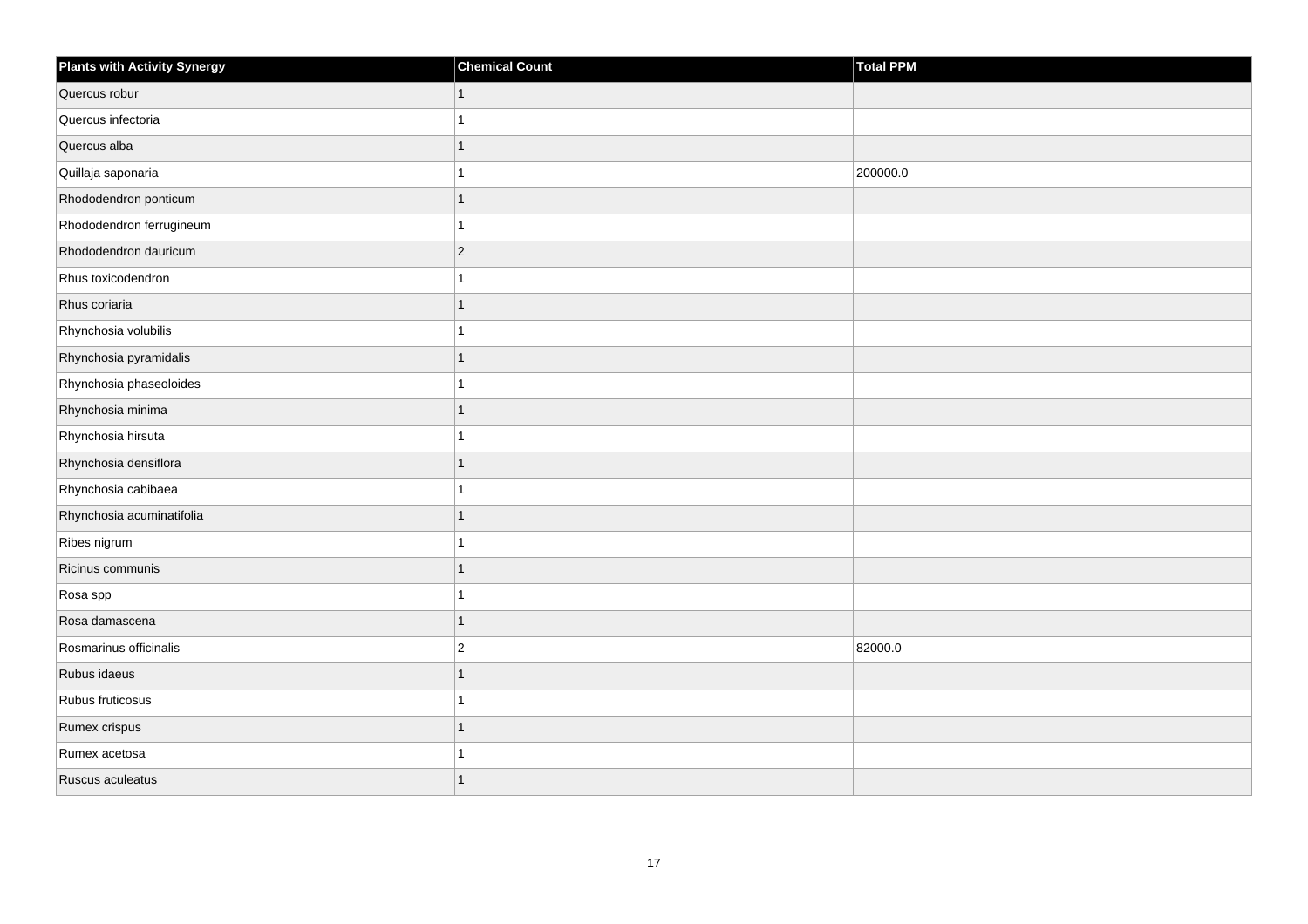| <b>Plants with Activity Synergy</b> | <b>Chemical Count</b> | <b>Total PPM</b> |
|-------------------------------------|-----------------------|------------------|
| Ruta graveolens                     | 1                     |                  |
| Salix alba                          |                       |                  |
| Salvia triloba                      |                       | 149000.0         |
| Salvia sclarea                      | $\mathbf{1}$          |                  |
| Salvia officinalis                  | $\overline{2}$        | 3000.0           |
| Sambucus nigra                      | $ 2\rangle$           |                  |
| Sambucus canadensis                 | 1                     |                  |
| Sanguisorba officinalis             | $ 2\rangle$           |                  |
| Sanguisorba minor                   | 1                     |                  |
| Sansevieria trifasciata             | 1                     |                  |
| Santolina chamaecyparissus          |                       |                  |
| Satureja montana                    | $\mathbf{1}$          | 32000.0          |
| Satureja hortensis                  | 1                     | 5400.0           |
| Schinus terebinthifolius            | $\mathbf{1}$          |                  |
| Schinus molle                       |                       |                  |
| Scutellaria lateriflora             | 1                     |                  |
| Scutellaria galericulata            |                       |                  |
| Senna occidentalis                  |                       |                  |
| Sesamum indicum                     | 1                     |                  |
| Silybum marianum                    | $ 2\rangle$           |                  |
| Solanum tuberosum                   | $\overline{2}$        |                  |
| Solidago virgaurea                  | $\mathbf{1}$          |                  |
| Solidago gigantea                   | 1                     |                  |
| Sophora subprostrata                | 1                     |                  |
| Sophora japonica                    | $\vert$ 2             |                  |
| Sorbus aucubaria                    | $ 2\rangle$           |                  |
| Spartium junceum                    | $\overline{2}$        |                  |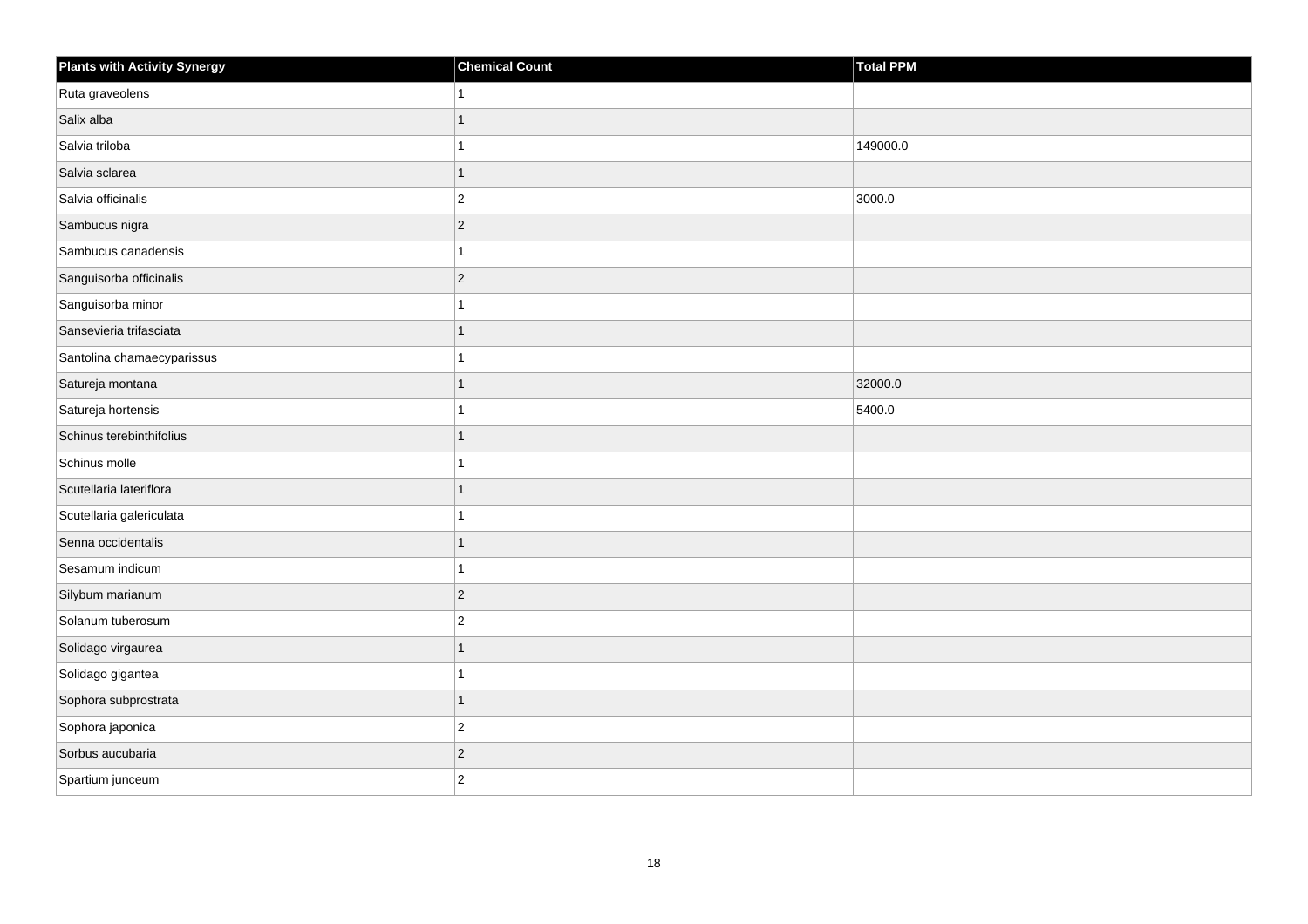| <b>Plants with Activity Synergy</b> | <b>Chemical Count</b> | Total PPM |
|-------------------------------------|-----------------------|-----------|
| Spinacia oleracea                   | $\overline{2}$        | 38.0      |
| Stauracanthus genistoides           |                       |           |
| Stauracanthus boivinii              | 1                     |           |
| Stellaria media                     | 3                     |           |
| Stizolobium deeringianum            | 1                     |           |
| Strongylodon macrobotrys            |                       |           |
| Strophanthus hispidus               | 1                     |           |
| Syringa vulgaris                    |                       |           |
| Syzygium claviflorum                | 1                     |           |
| Syzygium aromaticum                 | 4                     |           |
| Tabebuia impetiginosa               | 1                     |           |
| Tagetes patula                      |                       |           |
| Tagetes minuta                      | $\overline{1}$        |           |
| Tagetes lucida                      |                       |           |
| Tanacetum vulgare                   | 1                     |           |
| Taraxacum officinale                | $\overline{2}$        |           |
| Teline sp                           | 1                     |           |
| Terminalia ivorensis                |                       |           |
| Terminalia chebula                  | $\overline{1}$        |           |
| Terminalia catappa                  |                       |           |
| Terminalia arjuna                   | 1                     |           |
| Teucrium scorodonia                 | 1                     |           |
| Teucrium scordium                   | $\overline{2}$        |           |
| Teucrium polium                     | $\overline{2}$        |           |
| Teucrium montanum                   | $\overline{1}$        |           |
| Teucrium chamaedrys                 |                       |           |
| Teucrium botrys                     | 1                     |           |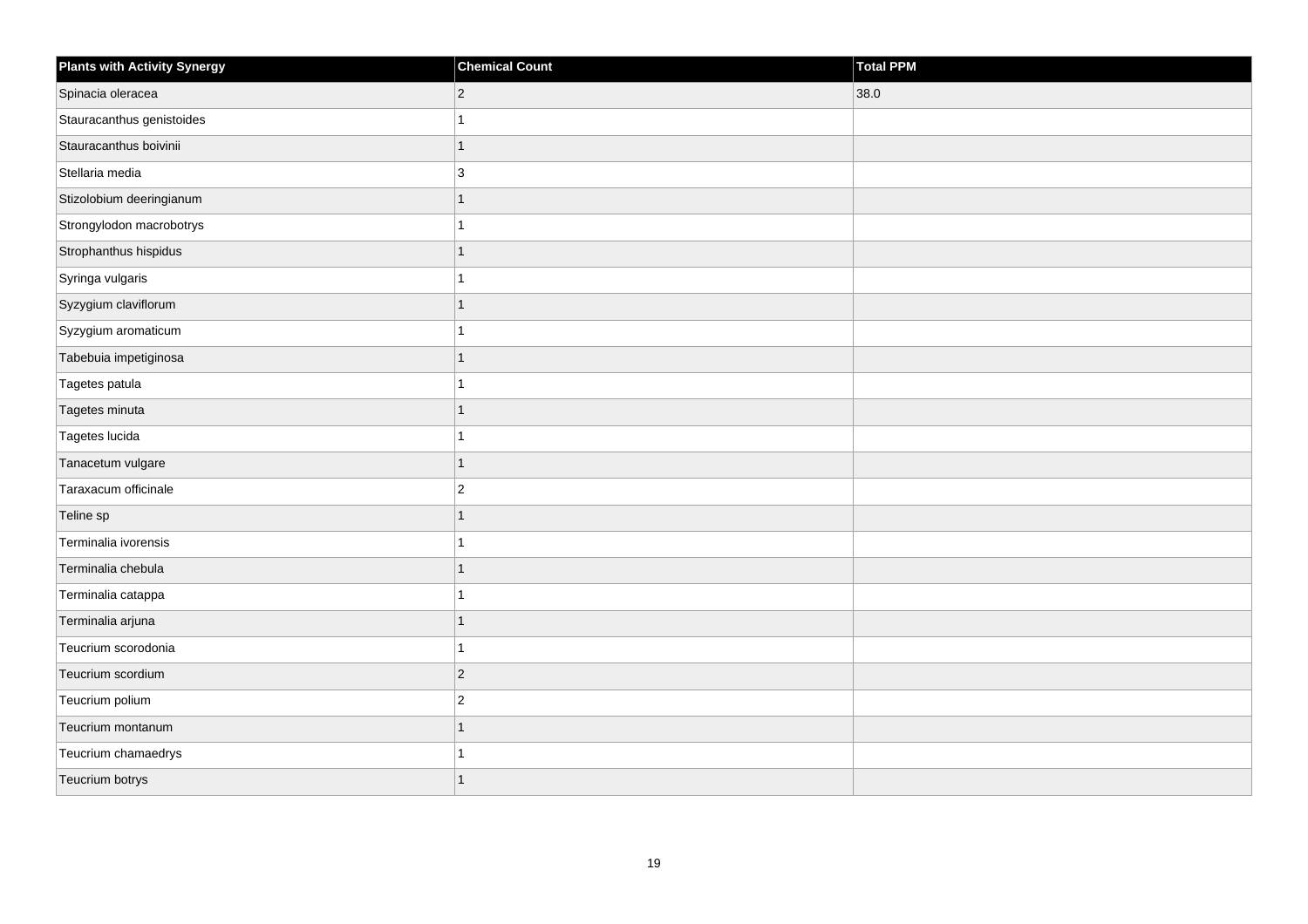| <b>Plants with Activity Synergy</b> | <b>Chemical Count</b> | Total PPM |
|-------------------------------------|-----------------------|-----------|
| Teyleria koordersii                 |                       |           |
| Theobroma cacao                     | $\overline{2}$        |           |
| Thermopsis sp                       |                       |           |
| Thermopsis fabacea                  | 1                     |           |
| Thespesia populnea                  | $\overline{2}$        |           |
| Thevetia peruviana                  | $\overline{c}$        |           |
| Thymus vulgaris                     | 3                     | 37600.0   |
| Thymus serpyllum                    | 1                     | 18200.0   |
| Tilia sp.                           |                       |           |
| Tragopogon porrifolius              | 1                     |           |
| Tribulus terrestris                 |                       |           |
| Trichilia hirta                     |                       |           |
| Trichosanthes kirilowii             | 1                     |           |
| Tridax procumbens                   | $\overline{2}$        |           |
| Trifolium subterraneum              |                       |           |
| Trifolium sp                        | 1                     |           |
| Trifolium repens                    |                       |           |
| Trifolium pratense                  | $\overline{2}$        |           |
| Trifolium hybridum                  | 1                     |           |
| Trifolium brachycalycinum           |                       |           |
| Trifolium alexandrinum              |                       |           |
| Trigonella foenum-graecum           | $\boldsymbol{\Delta}$ |           |
| Triticum aestivum                   |                       |           |
| Tussilago farfara                   |                       |           |
| Ulex sp                             | 1                     |           |
| Ulex micranthus                     |                       |           |
| Uncaria tomentosa                   |                       |           |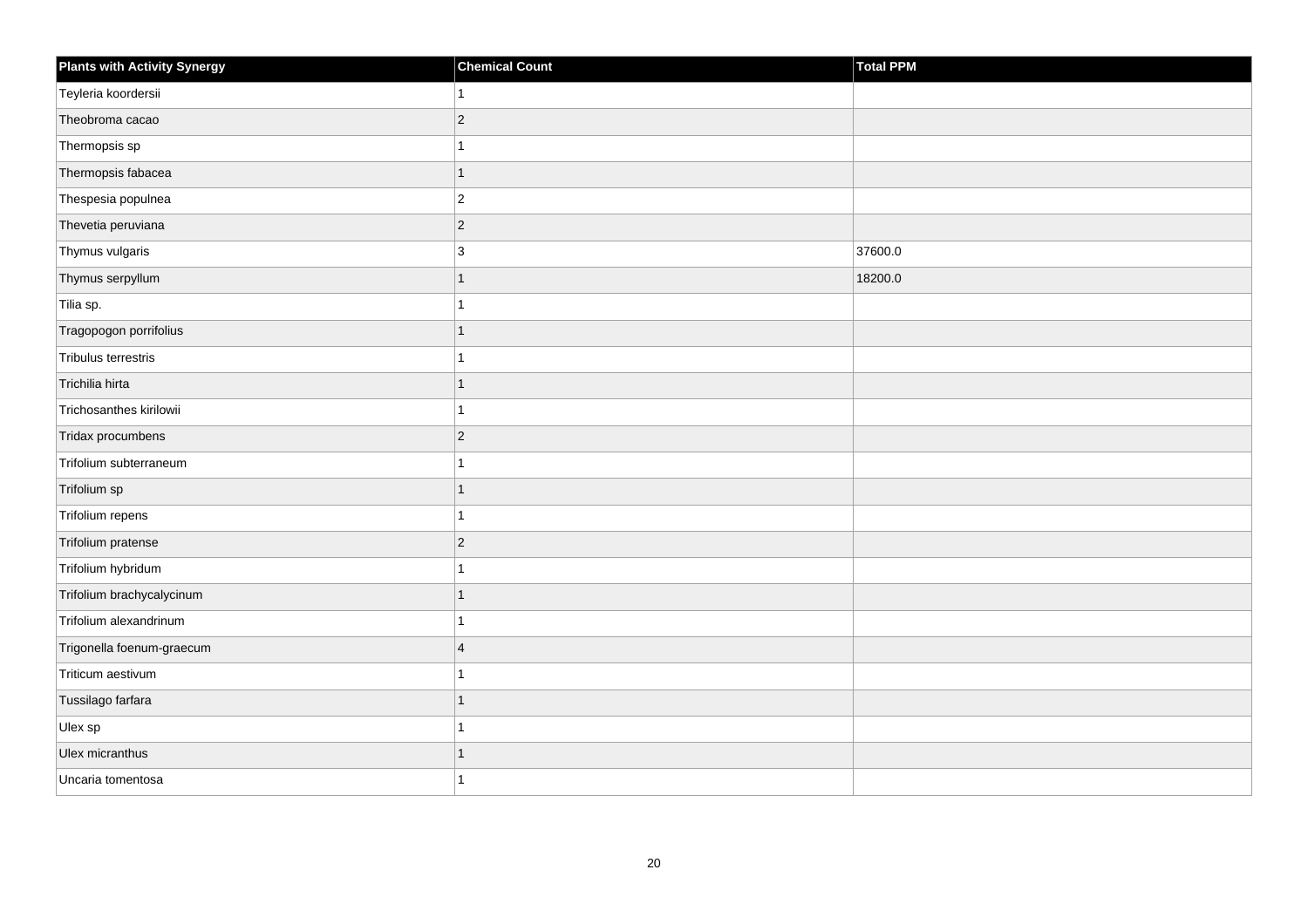| <b>Plants with Activity Synergy</b> | <b>Chemical Count</b> | Total PPM |
|-------------------------------------|-----------------------|-----------|
| Uncaria catechu                     | $\mathbf{1}$          |           |
| Urginea maritima                    |                       |           |
| Urtica dioica                       | $ 2\rangle$           |           |
| Vaccinium vitis-idaea               | $ 2\rangle$           | 15000.0   |
| Vaccinium myrtillus                 | $ 2\rangle$           | 5000.0    |
| Vaccinium macrocarpon               | $\overline{c}$        | 500.0     |
| Vaccinium corymbosum                | $ 2\rangle$           |           |
| Valeriana officinalis               | $\overline{2}$        |           |
| Vandasina retusa                    | 1                     |           |
| Verbascum thapsus                   |                       |           |
| Verbena officinalis                 | 1                     |           |
| Viburnum prunifolium                | 1                     |           |
| Viburnum opulus                     | $ 2\rangle$           |           |
| Vicia faba                          | $\overline{c}$        |           |
| Vigna unguiculata                   | 1                     |           |
| Vigna subterranea                   | 1                     |           |
| Vigna radiata                       | $ 3\rangle$           |           |
| Vigna angularis                     | 1                     |           |
| Vinca minor                         | $\overline{1}$        | 100800.0  |
| Viola tricolor                      |                       |           |
| Viola odorata                       | $ 2\rangle$           | 50000.0   |
| Vitex agnus-castus                  | 1                     |           |
| Vitis vinifera                      | $ 3\rangle$           |           |
| Withania somnifera                  | 1                     |           |
| Yucca brevifolia                    | $\mathbf{1}$          |           |
| Zea mays                            |                       |           |
| Zingiber officinale                 | 1                     |           |